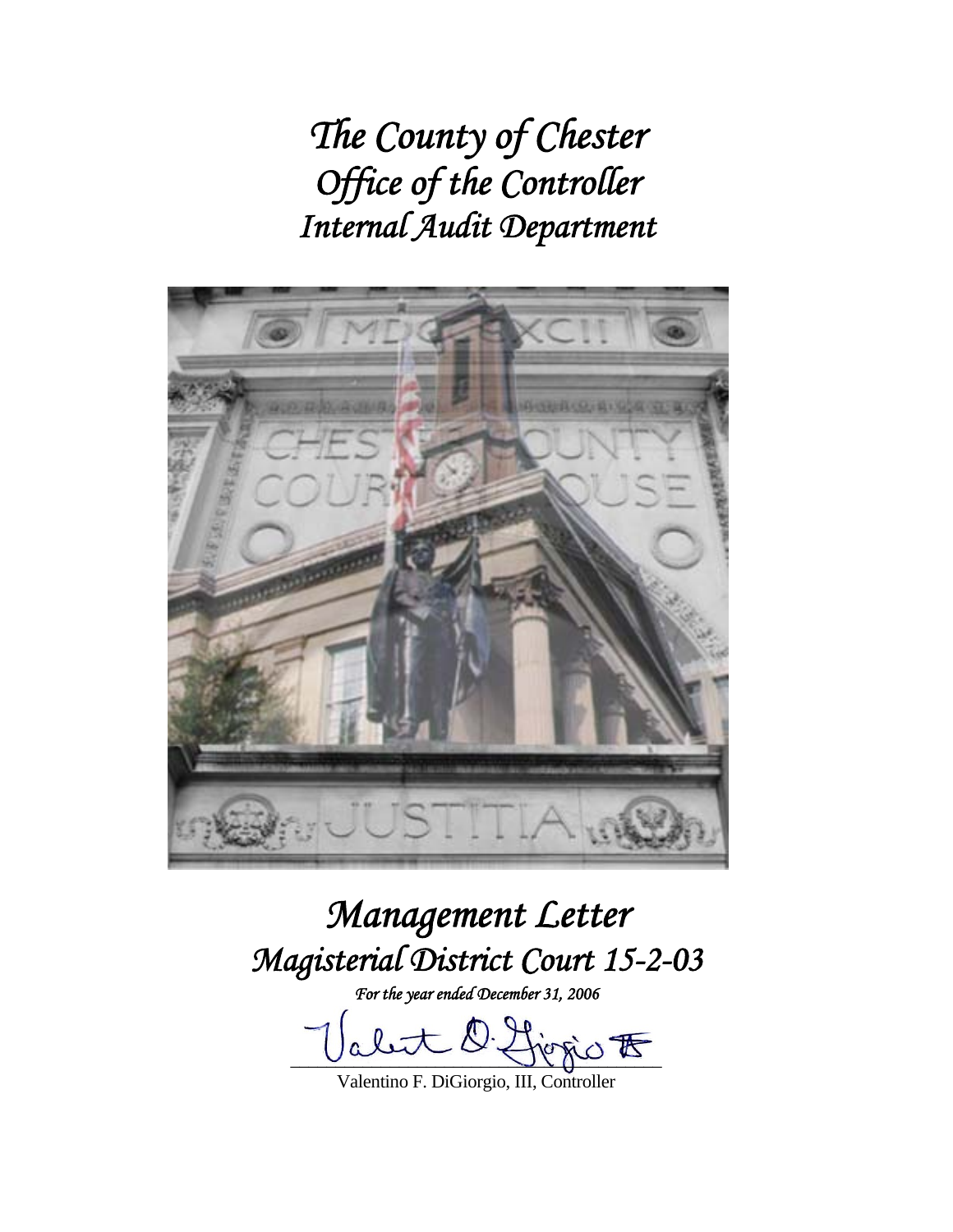# **To: Magisterial District Justice William Kraut**

#### *Introduction*

On December 20, 2007, Internal Audit completed an audit of Magisterial District Court 15-2-03 (*District Court*). Sharon Kaye Jones, CIA, was the auditor-in-charge and was assisted by one additional auditor. Internal Audit is required by County Code to review district courts annually to ensure compliance with policies and procedures mandated by the Administrative Office of Pennsylvania Courts and/or District Justice Administration and to assess their overall internal control structure. The scope of our audit included a review of the following:

- Cash and Petty Cash
- Undisbursed Funds
- Cash Receipts
- Manual Receipts
- Cash Disbursements
- Voided Transactions
- Overall Compliance

#### *Executive Summary*

The management and staff of the *District Court* are, in all material respects, in compliance with policies and procedures set forth by the Administrative Office of Pennsylvania Courts and directives imposed by District Justice Administration. In addition, there were no significant internal control weaknesses identified. Our observations and testing revealed a knowledgeable and well-trained staff.

Internal Audit did, however, note a few matters of lesser significance involving internal controls and compliance with policies and procedures. These matters have been included within this Management Letter.

We would like to thank the management and staff of the *District Court* for their cooperation and assistance during the course of this audit. We have provided herein a copy of our "Audit Findings" and "Recommendations" for your review and comment.

Please feel free to contact our office at (610) 344-5913 should you have any questions or concerns.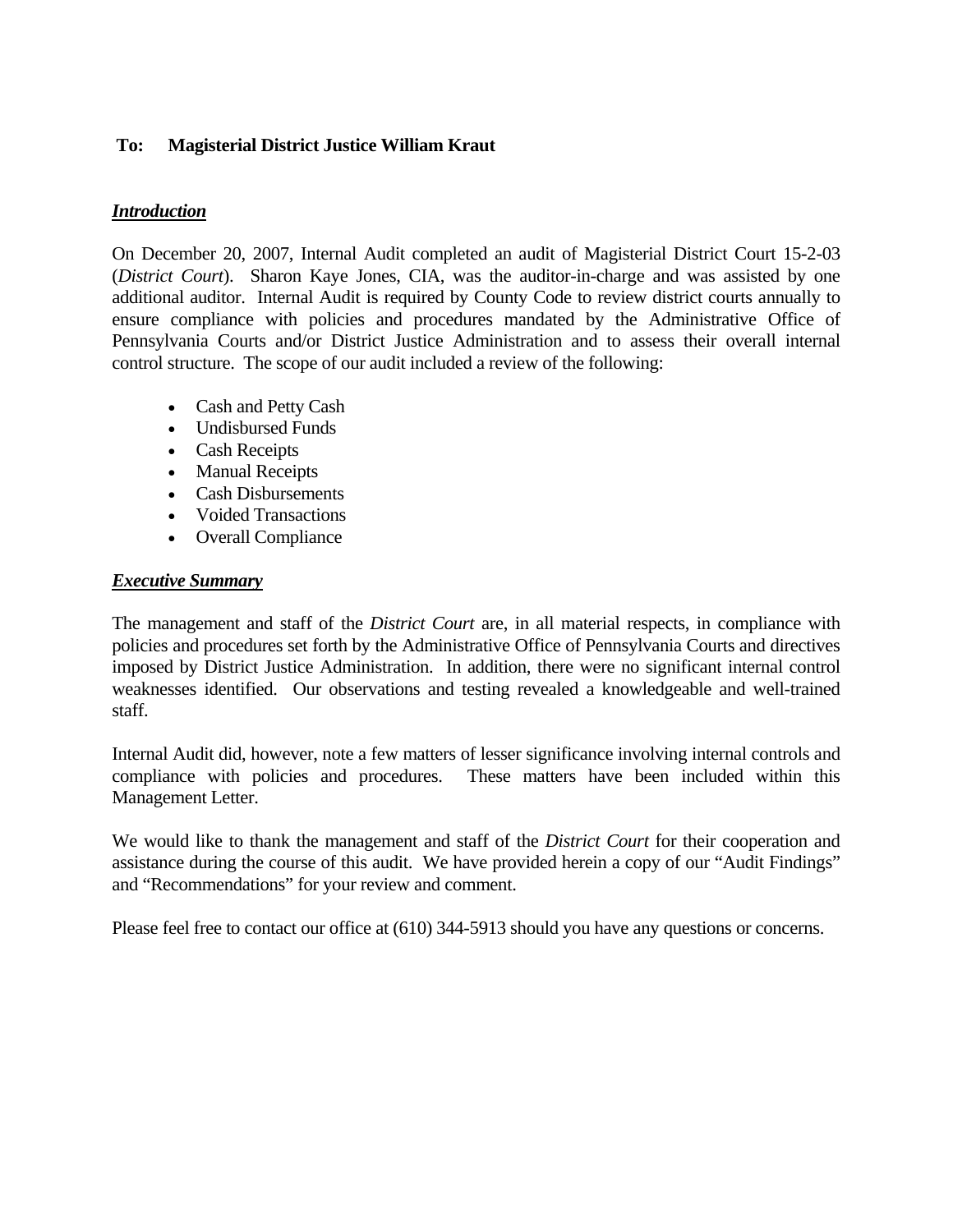# **MAGISTERIAL DISTRICT COURT 15-2-03**

# **FINDINGS AND RECOMMENDATIONS**

# **FOR THE YEAR ENDED DECEMBER 31, 2006**

# **I. INTERNAL CONTROL FINDINGS AND RECOMMENDATIONS**

#### Reconciliation

#### Finding 1: Cash Adjustments

Internal Audit noted that the Bank did not automatically transfer IOTA interest to the State. The *District Court's* Office Manager attempted to rectify this problem, however was unable to do so, due to bank policy. The Office Manager was not an authorized signer for the *District Court*, therefore the bank refused to speak with them. To date, this problem had not been resolved. The bank is to transfer IOTA interest totaling \$33.90 to the State, therefore allowing the *District Court* to process the debit IOTA adjustments to the corresponding credit IOTA adjustments.

#### Recommendation

Internal Audit recommends that the *District Court* monitors the bank statements to ensure that the bank is transferring IOTA interest to the State, therefore allowing the *District Court* to process the corresponding debit adjustments.

#### *Auditee Response*

*The court would object to this finding. The management of the court tried to comply with the county procedure. The bank was notified every time a credit was not made properly. The management was told that the bank would not speak to us because we were not authorized on the account. District Justice Administration was advised of same and bank would not speak to them either. Judge felt this was not his job to correct.* 

# **II. COMPLIANCE WITH POLICIES AND PROCEDURES**

In order to test compliance with all applicable policies and procedures, Internal Audit selected a statistical sample of 25 case files out of a total population of 5,693 case files created in 2006. In addition, we performed other related tests of cash receipts, cash disbursements, manual receipts, undisbursed funds, and voided transactions. Sample sizes for each of the tested areas are determined through a risk assessment analysis based on the results of the *District Court's* prior year audit and current year case load. We believe the results of our tests are representative of the entire population on the basis of accepted audit sampling principles.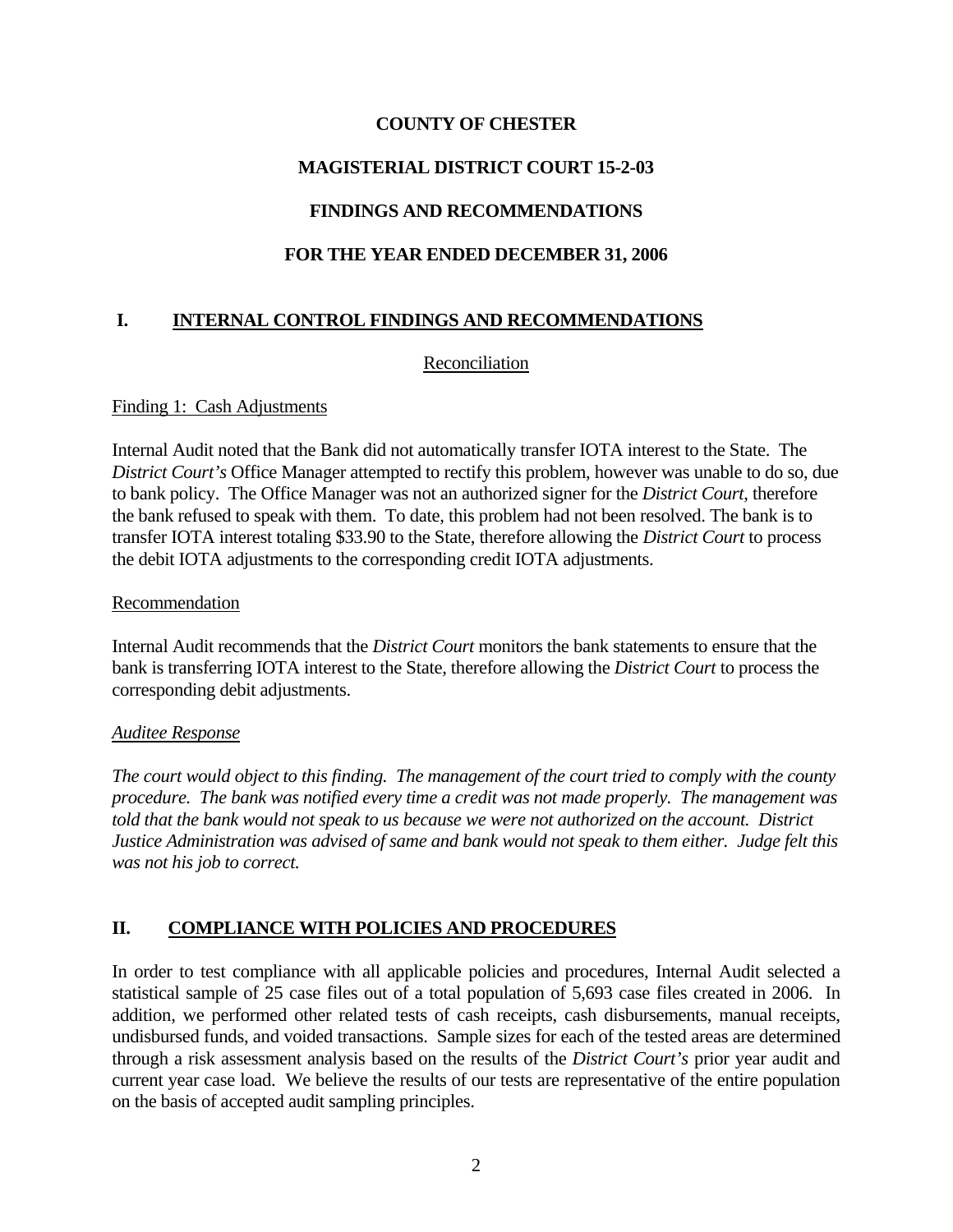# **MAGISTERIAL DISTRICT COURT 15-2-03**

# **FINDINGS AND RECOMMENDATIONS**

# **FOR THE YEAR ENDED DECEMBER 31, 2006**

# **II. COMPLIANCE WITH POLICIES AND PROCEDURES (continued)**

#### Finding 1: Cash Disbursements

Internal Audit noted the following:

- In 1 instance, a copy of the receipt was not attached to the case file, to verify that funds were received.
- In 1 instance, a copy of the disbursement check to another District Court was not attached to the case file.

#### Recommendation

Internal Audit recommends that management re-emphasize to the staff the importance of attaching all system forms relating to case actions to the appropriate case file to ensure complete and accurate case file documentation.

#### *Auditee Response*

*The court agrees with this finding and has talked to the staff. They have been instructed to take greater care when processing files in the District Court.* 

#### Finding 2: Voided Transactions

Internal Audit noted the following:

- $\triangleright$  In 1 instance, the receipt attached to the case file was not marked "void."
- $\triangleright$  In 2 instances, there was no documentation that a due diligence letter was sent to the payee prior to escheating the stale dated check.

#### Recommendation

Internal Audit recommends that members of the staff exercise greater care to ensure that a copy of all voided transactions are attached to the corresponding case file and that each voided transaction is properly marked "void." Internal Audit also recommends that management performs due diligence and provides the proper documentation in the case file for escheated checks.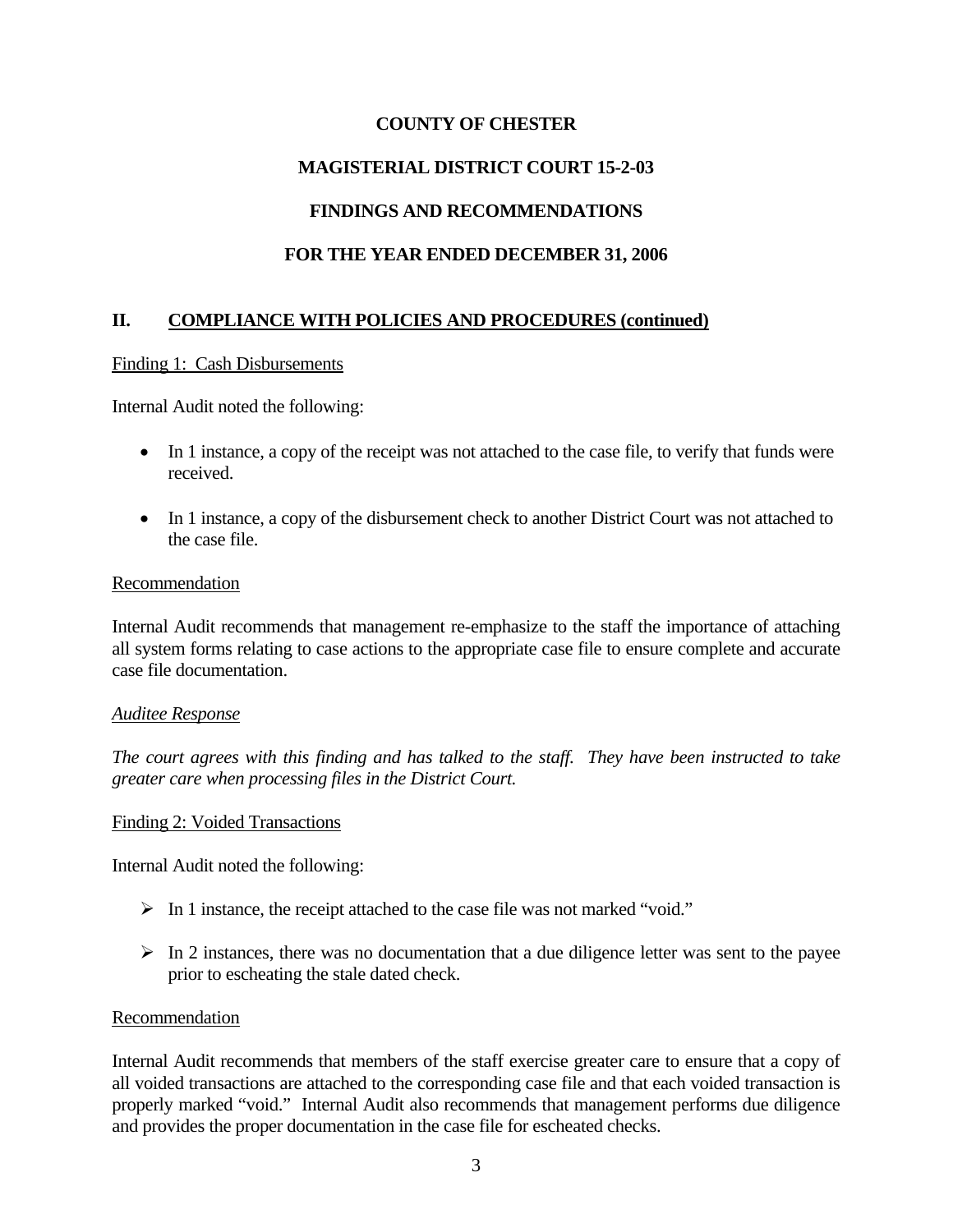## **MAGISTERIAL DISTRICT COURT 15-2-03**

#### **FINDINGS AND RECOMMENDATIONS**

# **FOR THE YEAR ENDED DECEMBER 31, 2006**

# **II. COMPLIANCE WITH POLICIES AND PROCEDURES (continued)**

#### *Auditee Response*

*We agree with this finding. The court has instructed the staff to take greater care when processing files at the District Court.*